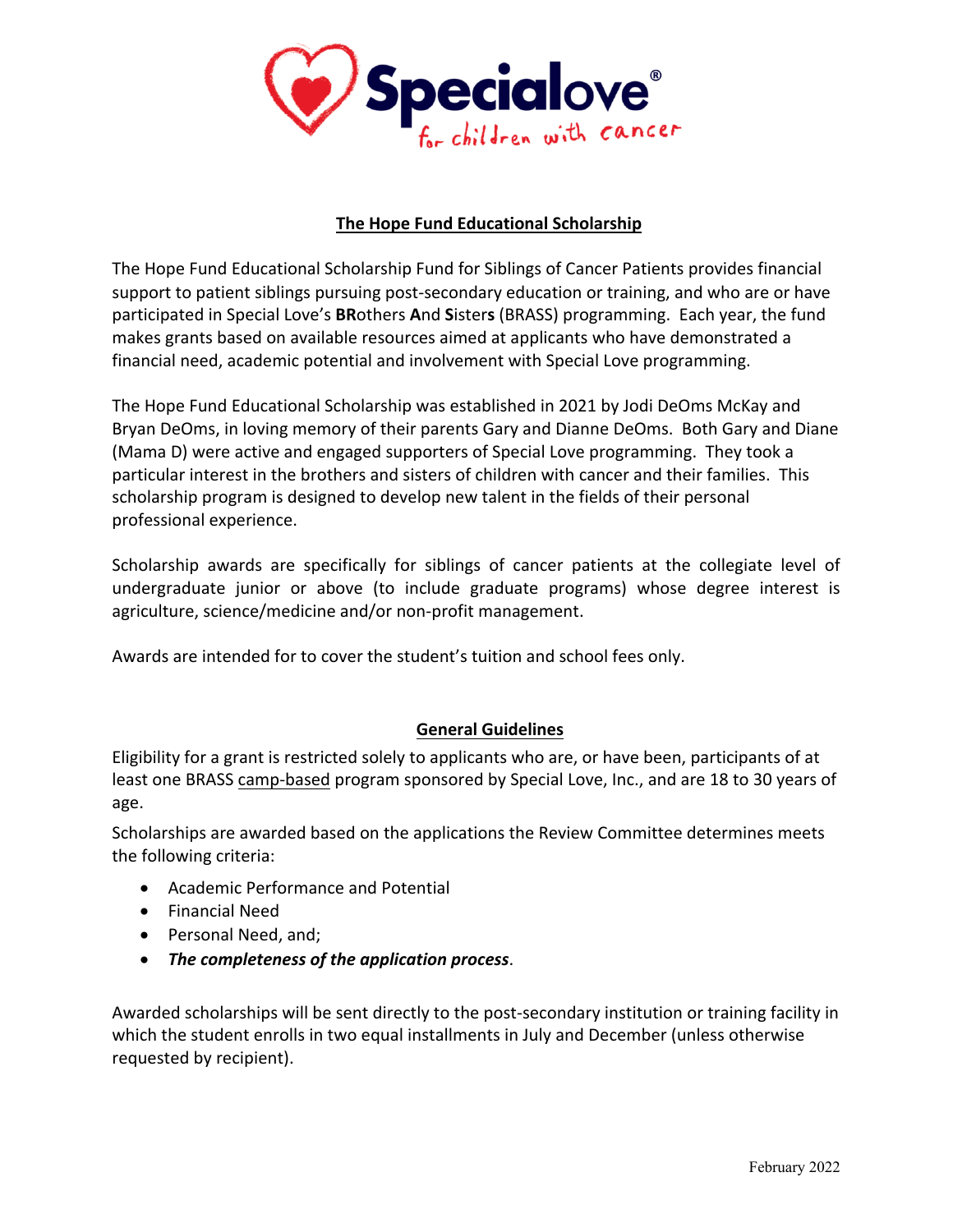\*\*Students not enrolled during the current academic year are not permitted to carryover funding for subsequent semesters.

**The completed application must be submitted, in its entirety, no later than Friday, April 15, 2022 to be considered.**

## **Section A – Student Applicant**

Please complete this section in its entirety. *Incomplete applications will not be considered*. *(Please type or print)*

| <b>Student Information:</b>                                   |  |                                     |  |  |
|---------------------------------------------------------------|--|-------------------------------------|--|--|
|                                                               |  |                                     |  |  |
| <b>Permanent Address:</b>                                     |  |                                     |  |  |
|                                                               |  |                                     |  |  |
|                                                               |  |                                     |  |  |
|                                                               |  |                                     |  |  |
| Social Security # (SSN): _________________________            |  |                                     |  |  |
| Male______ Female______ Non-Binary _____                      |  | Date of Birth: ____________________ |  |  |
| Brief Description of Your Sibling with Cancer Current Health: |  |                                     |  |  |
|                                                               |  |                                     |  |  |
|                                                               |  |                                     |  |  |
|                                                               |  |                                     |  |  |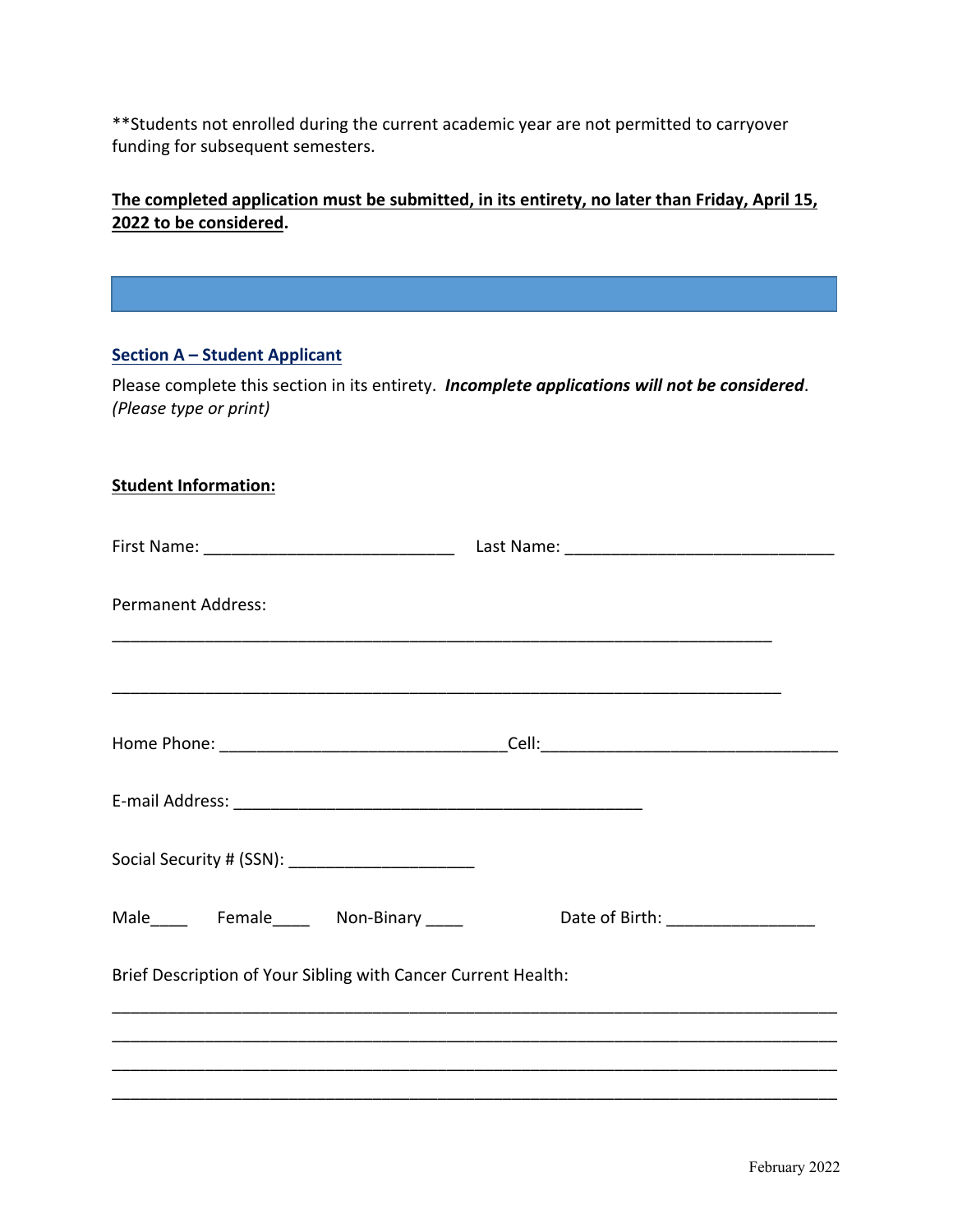# **College/University/Trade School Information:**

Summarize how this scholarship would help to finance your education at the following postsecondary educational institution -

\_\_\_\_\_\_\_\_\_\_\_\_\_\_\_\_\_\_\_\_\_\_\_\_\_\_\_\_\_\_\_\_\_\_\_\_\_\_\_\_\_\_\_\_\_\_\_\_\_\_\_\_\_\_\_\_\_\_\_\_\_\_\_\_\_\_\_\_\_\_\_\_\_\_\_\_\_\_

Name and address of school:

*(If you have not yet chosen a school, list any that you have applied to. Be aware an award will not* be *provided until a school has been selected, and accepted)*

| Student ID # (if different from SSN): ________________________                                                                                                         |
|------------------------------------------------------------------------------------------------------------------------------------------------------------------------|
| Degree and/or Area of Study:                                                                                                                                           |
| Have you applied to the above? Yes___ No___ Have you been accepted? Yes___ No___                                                                                       |
| Is this a graduate level program? Yes____ No____                                                                                                                       |
| When is tuition due at the institution?<br>Fall Semester Due Date ___________________ Spring Semester Due Date ____________                                            |
| School cost per credit hour, if available: \$_______________________                                                                                                   |
| Avg. Hours You Plan to take per semester: _________________                                                                                                            |
| Are you financially independent and responsible for your own cost of living? Yes___ No___<br>If you answered this question yes, please complete Section B.             |
| Do you live with your parent(s)/guardian(s) when not at school? Yes ________ No<br>If you answered this question yes, your parents/guardians should complete Section B |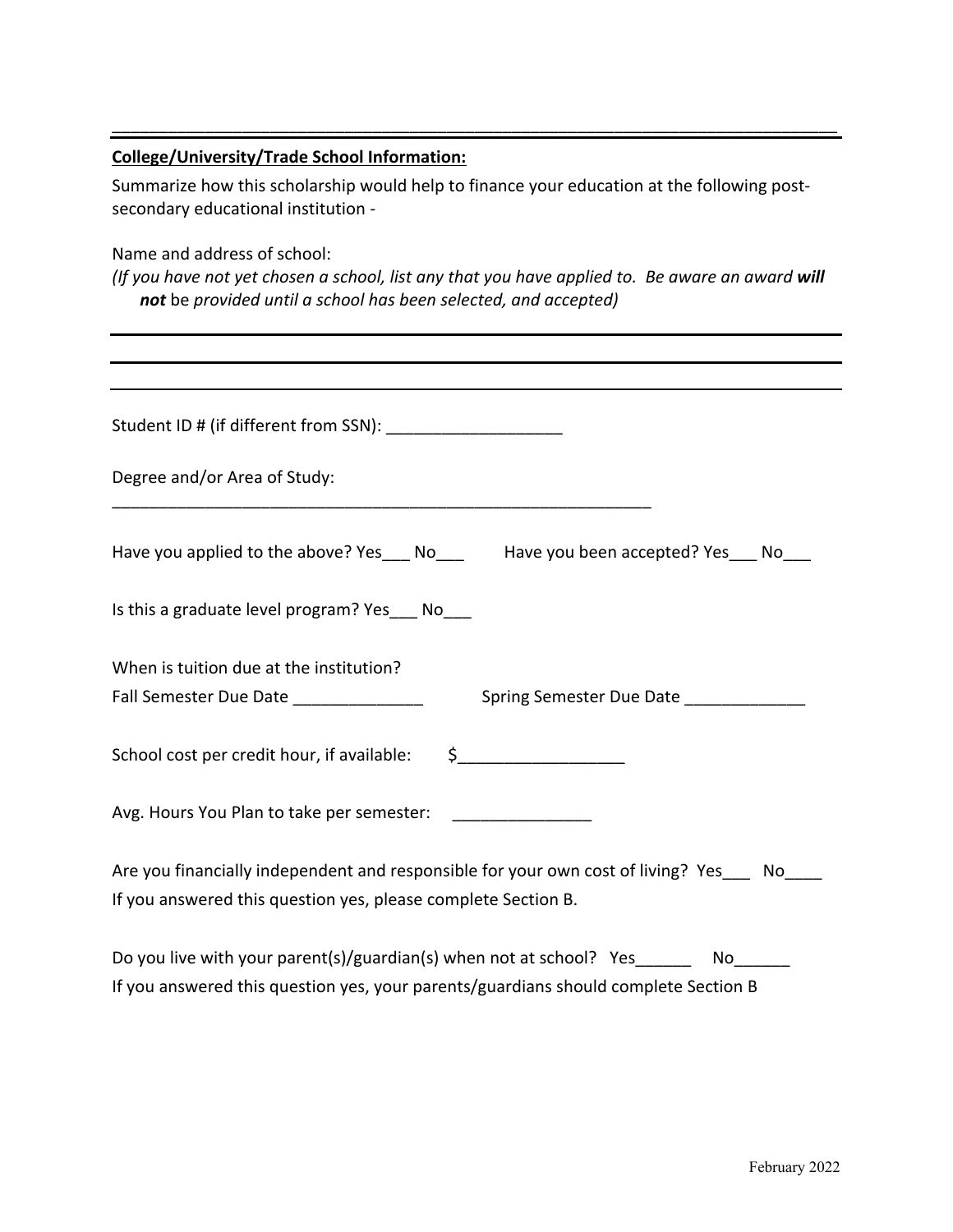# **Section B – Financial Support:**

*Incomplete info in Section B will adversely affect applicants score.*

| out this section in its entirety.                                                                  | Applicants who live independently and will cover their own educational expenses should fill |  |
|----------------------------------------------------------------------------------------------------|---------------------------------------------------------------------------------------------|--|
|                                                                                                    |                                                                                             |  |
| List sources and amounts of income:                                                                |                                                                                             |  |
|                                                                                                    |                                                                                             |  |
|                                                                                                    |                                                                                             |  |
| Average monthly expenses:                                                                          |                                                                                             |  |
|                                                                                                    |                                                                                             |  |
| Car Payment: __________________                                                                    |                                                                                             |  |
| Food: ____________________________                                                                 |                                                                                             |  |
| List all scholarships and/or financial aid applied for, noting if they have been approved, or not. |                                                                                             |  |
|                                                                                                    |                                                                                             |  |
|                                                                                                    |                                                                                             |  |
|                                                                                                    |                                                                                             |  |
|                                                                                                    |                                                                                             |  |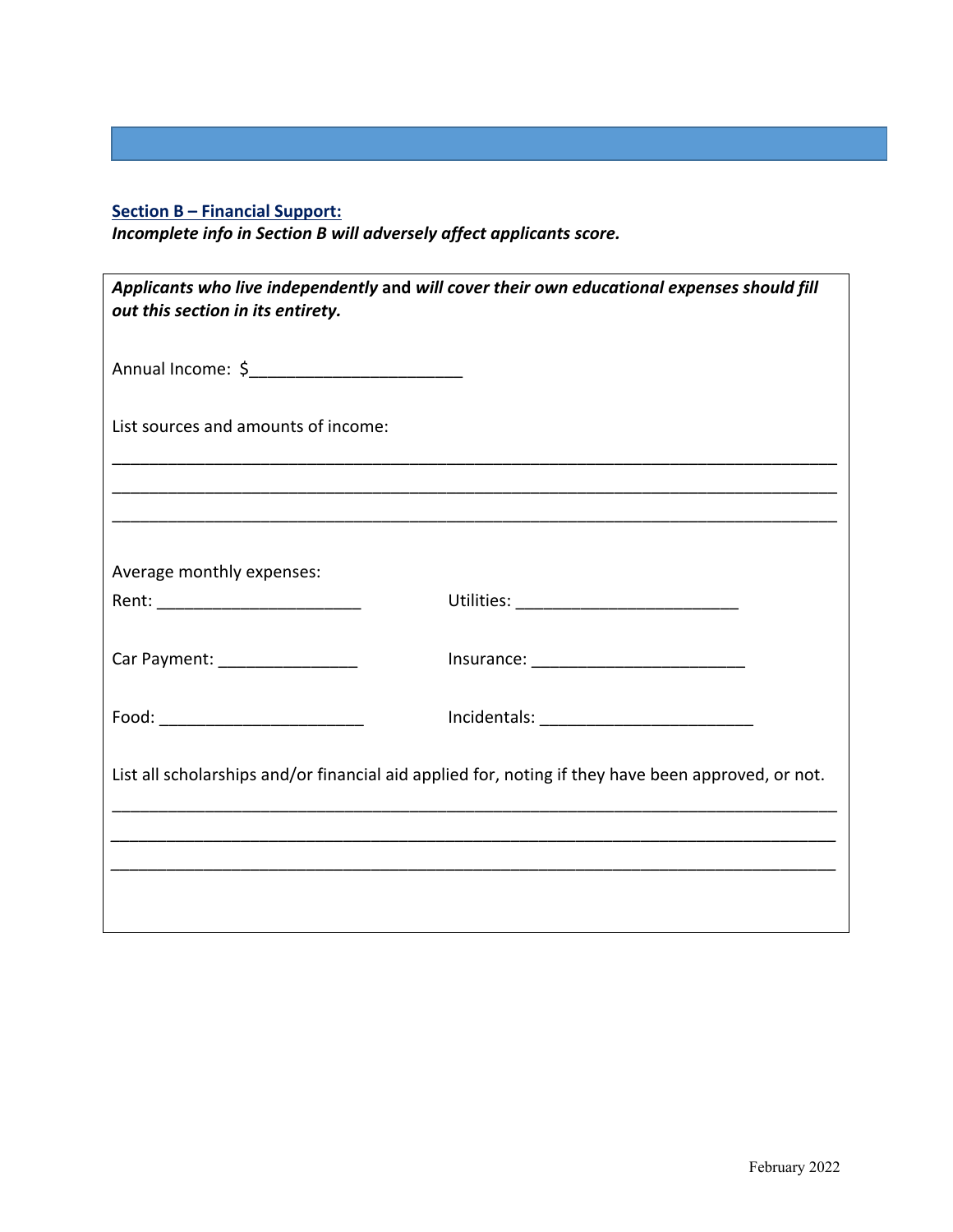| Applicants whose parents provide their primary source of financial support must have a<br>parent/guardian complete this section.                                                                                                 |  |  |
|----------------------------------------------------------------------------------------------------------------------------------------------------------------------------------------------------------------------------------|--|--|
| Annual Gross Household Income: \$                                                                                                                                                                                                |  |  |
| Do you own your own home? Yes ________ No _______                                                                                                                                                                                |  |  |
| If YES, what is the value of your home's equity? (Market value minus mortgage balance)                                                                                                                                           |  |  |
| List all outstanding debts over \$500:                                                                                                                                                                                           |  |  |
| Will applicant contribute to his/her post-secondary expenses? Yes ______________ No_____<br>If YES, in what way?                                                                                                                 |  |  |
|                                                                                                                                                                                                                                  |  |  |
| Describe any specific information influencing your family's financial need in meeting the<br>applicant's post-secondary educational costs (i.e. medical bills, loss of job, family illness, other<br>siblings in college, etc.): |  |  |
|                                                                                                                                                                                                                                  |  |  |
|                                                                                                                                                                                                                                  |  |  |
|                                                                                                                                                                                                                                  |  |  |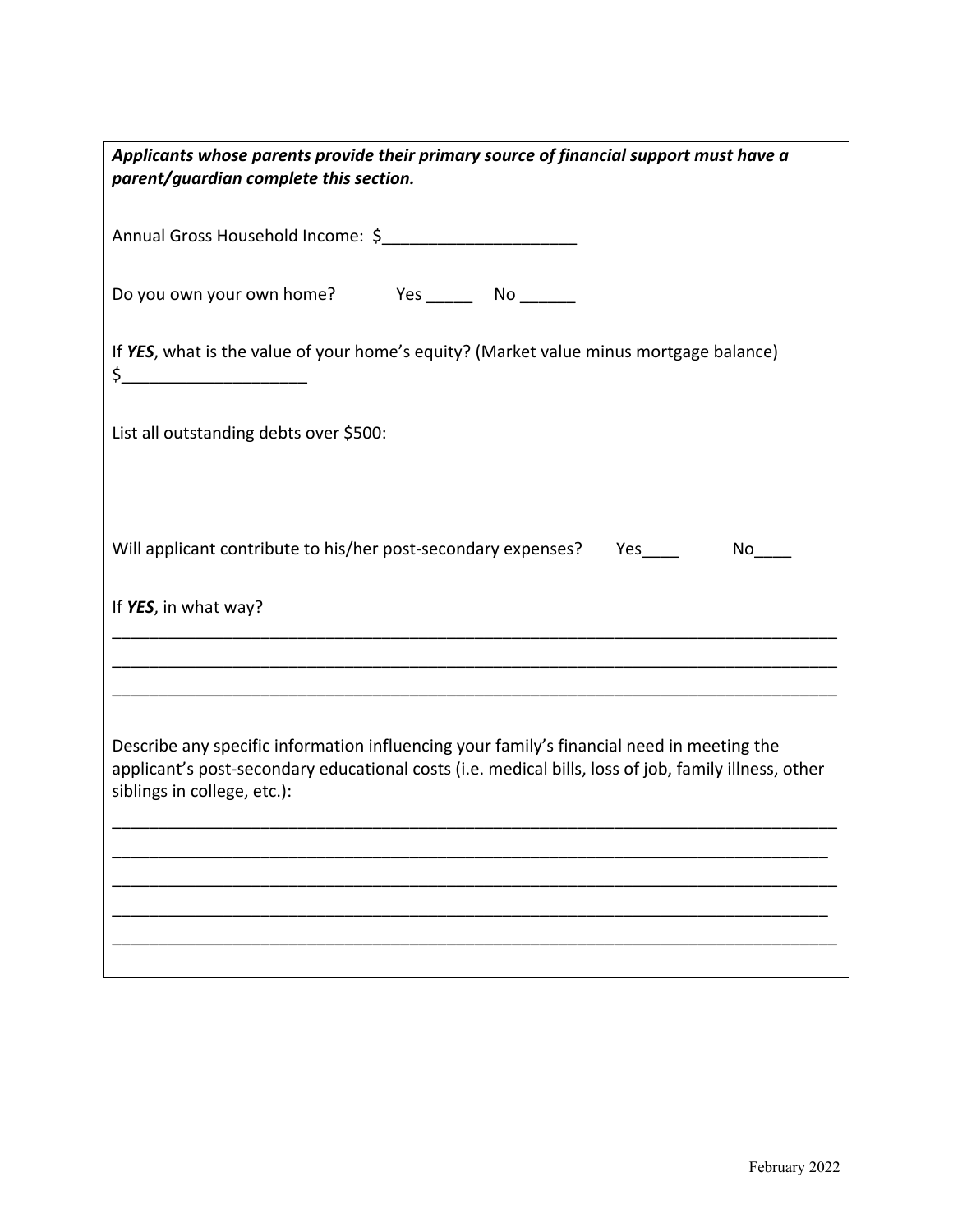## **Section C – School GPA/SAT/ACT**

*Please fill out this section and attach a transcript signed by a school official.*

Grade Point Average (unweighted, based on a 4.0 scale):

Applicant's Highest SAT/ACT Scores: \_\_\_\_\_\_\_\_\_

Transcript Attached: Yes \_\_\_\_\_ No \_\_\_\_\_\_ If no, will transcript be sent by the school directly? Yes No

#### **Section D – Involvement with Special Love**

Applicant, please attach a one-page statement describing why you feel you should be considered for this scholarship, including your association with Special Love through its BRASS and family camps and activities. You may also attach additional letters of reference.

**\*\****Applications without a written statement will not be considered\*\**

Please indicate which Special Love programs you have participated in and years participated.

| <b>BRASS Camp</b>                 | Years: |
|-----------------------------------|--------|
| <b>BRASS Weekend</b>              | Years: |
| <b>OctoberFest Weekend Years:</b> |        |
| Ski Family Weekend                | Years: |
| <b>Summer Family Day</b>          | Years: |